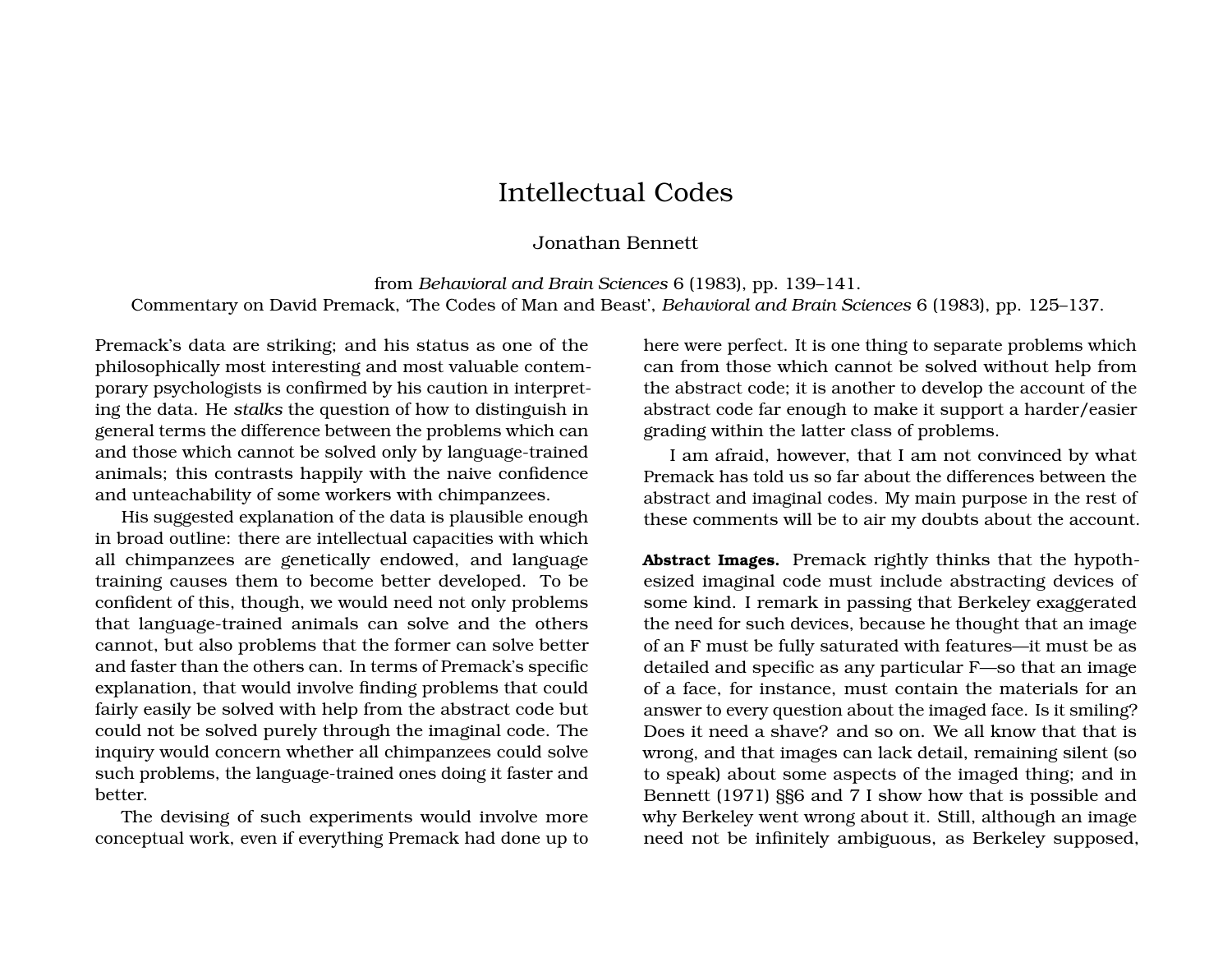of disambiguating, selecting, abstracting. A point about the imaginal code that Premack would presumably accept but that needs an emphasis he doesn't give it is the following. Given that an animal forms an image of something red and tags it with respect to its color, we can't infer from that alone what other colored things he will associate with that tagged image. They may be restricted to items very close to the original one in color, or they may sprawl across half the spectrum; it is even logically possible that the animal may be so constituted that he groups together a small part of the red part of the spectrum and a large proportion of the blue. The general point is that each animal has what Quine has called a 'quality space'—a compendium of all the facts about which qualitative similarities are close, which distant, and which nonexistent for that animal (see Quine (l960), §17). Such facts about a given species would have to be known before we could properly describe its use of an imaginal code. Premack comes close to this matter when, in response to the claim that when pigeons recognize humans as such they cannot merely be spotting recurrences of 'simple features', he says that 'it is not clear what constitutes a "simple feature".' That is true, though I wish he had said '. . . what constitutes a "simple feature" for a pigeon': the relevant question concerns what similarities between things impress themselves on pigeons as simple or immediately graspable. My main point is that that kind of knowledge about quality spaces must also underlie any claim to the effect that a given species could or could not solve a given problem by such and such means. (For more on this, see Bennett (1976) §49.)

the ambiguity problem is a real one and must be solved—if

Returning now to the point that an imaginal code must involve abstraction: that implies that the broad difference

between the two codes must be not that only the 'abstract' code is abstract, but rather that only the 'imaginal' code uses images. But then we ought to be cautious about admitting the existence of the abstract code, for how could we have good evidence that any means of intellectual processing made no use at all of images? Premack sometimes gives the impression that he is putting some things out of reach of the imaginal code because they involve classifying things in terms of something other than how they appear, whereas images are confined to the appearances of things. But that cannot be right as it stands. He contrasts the question **(1)** Do x and y appear alike? with the question **(2)** Do x and y belong to the same class? apparently meaning **(2)** to be the question of whether x and y belong to a single class although they do not appear alike. Perhaps he would illustrate this with the class of toys: he seems to hold that two toys belong to a single class although they do not appear alike, and to regard this fact alone as putting the classification of toys beyond the reach of an imaginal code. But if an animal recognizes a toy as a toy, he must in some sense be going by how it appears: he would similarly recognize as a toy any object that was (relative to his quality space) sufficiently like this toy; and his recognition of it as a toy would not have survived its being made (from his viewpoint) sufficiently unlike the way it was when he saw it being played with. Thus, even the problem-solving that Premack assigns to the abstract code involves paying attention to the appearances of things. So why shouldn't we conjecture that in solving those problems the animal does after all use images?

**Relations.** Premack' s repeated stress on the importance of relations, as against properties, has impeded my attempts to grasp the supposed difference between the two codes. He says that although each instance of *opening* can be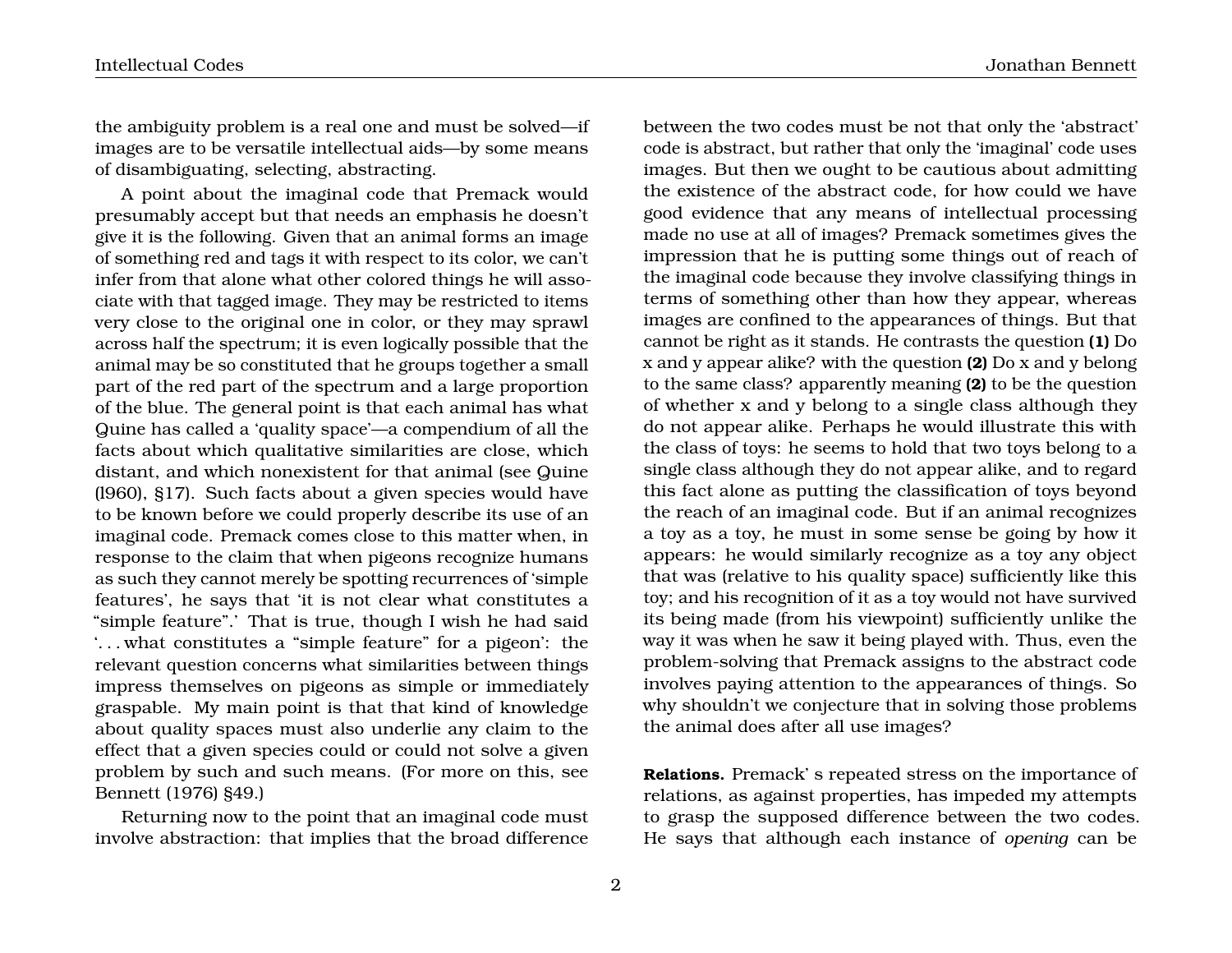represented in the imaginal code, 'the invariance common to the individual cases cannot be so represented'. If that is true, its source is not the special fact that opening is a relation, but only the more general fact that opening is a universal. Consider *openness*: this is monadic and not dyadic, a property and not a relation, but 'the invariance common to individual cases' of openness cannot be represented in the imaginal code either. Objection: it *can* be so represented if there is a suitable tagging system, for then the animal can form an image of an open lock and can tag its openness as the feature which is 'meant' by the image. But then why could he not put a suitable tag on an image of a key opening a lock, making this image 'mean' the relation of opening, abstracted from all other details?

The over-emphasis on relations also occurs in Premack's discussion of the class of toys. He plausibly predicts that most animals would have difficulty solving a problem that depends on co-classifying things as toys, and he explains this by saying that toys are essentially things that are played with and that *plays with* is a relation. I cannot see that the relationality of playing is of much importance here. There are, at any rate, two other reasons why an animal might find such a problem hard to solve. **(1)** A thing's being a toy *now* depends on what relations it enters into *customarily*—not necessarily right now. Whether that is a source of difficulty could be tested for in the absence of any distraction about relations, as follows. Let the animal have plenty of experience of a variety of things that are usually green, though on rare occasions they turn some other color; then give him problems that involve co-classifying things that are not green, although they are ordinarily green. If such problems were soluble by language-trained animals and not by others, that would suggest that Premack has mislocated what is special about the 'toy' example. I would add that the 'customarily green' problem seems soluble in the imaginal code: the animal has only to form an image of each thing in its customary (not its present) state, and then tag the color represented in that image. And that reminds us that the 'toy' problem could be solved similarly: the animal forms an image of the toy in its customary state, namely as being played with, and tags the playing relation. **(2)** There may be another difficulty in the 'toy' example. If the animal has only to recognize toys that he plays with himself, and is supposed to recognize his own playing as such without help from either the abstract or the imaginal code, then this further difficulty does not arise. But if his ability to recognize toys as such depends on his recognizing observed episodes as *play*, then he is confronted by the further difficulty that an activity's being play depends in part on the state of mind of the agent. One might test an animal for ability to recognize such things, in abstraction from any supposed difficulty about relations and also from difficulty **(1)** above, by investigating whether he can learn to classify behavioral episodes together on the grounds that they are all exhibitions of *boredom*.

With those two possible sources of difficulty in solving problems that involve co-classifying toys, it is implausible to put much weight on the relationality of playing as the source of difficulty. In any case, I am puzzled by the stress on relations and the repeated hints that only the abstract code can handle them, when Premack also says (rightly) that *order*—which is relational if anything is—'could be represented nicely in the powerful imaginal code'.

**Same/different.** Some of what Premack says about the difference between problems that can and ones that cannot be solved without help from the abstract code is tied to things he says about an animal's grasp of the same/different distinction; so the latter should be looked at first.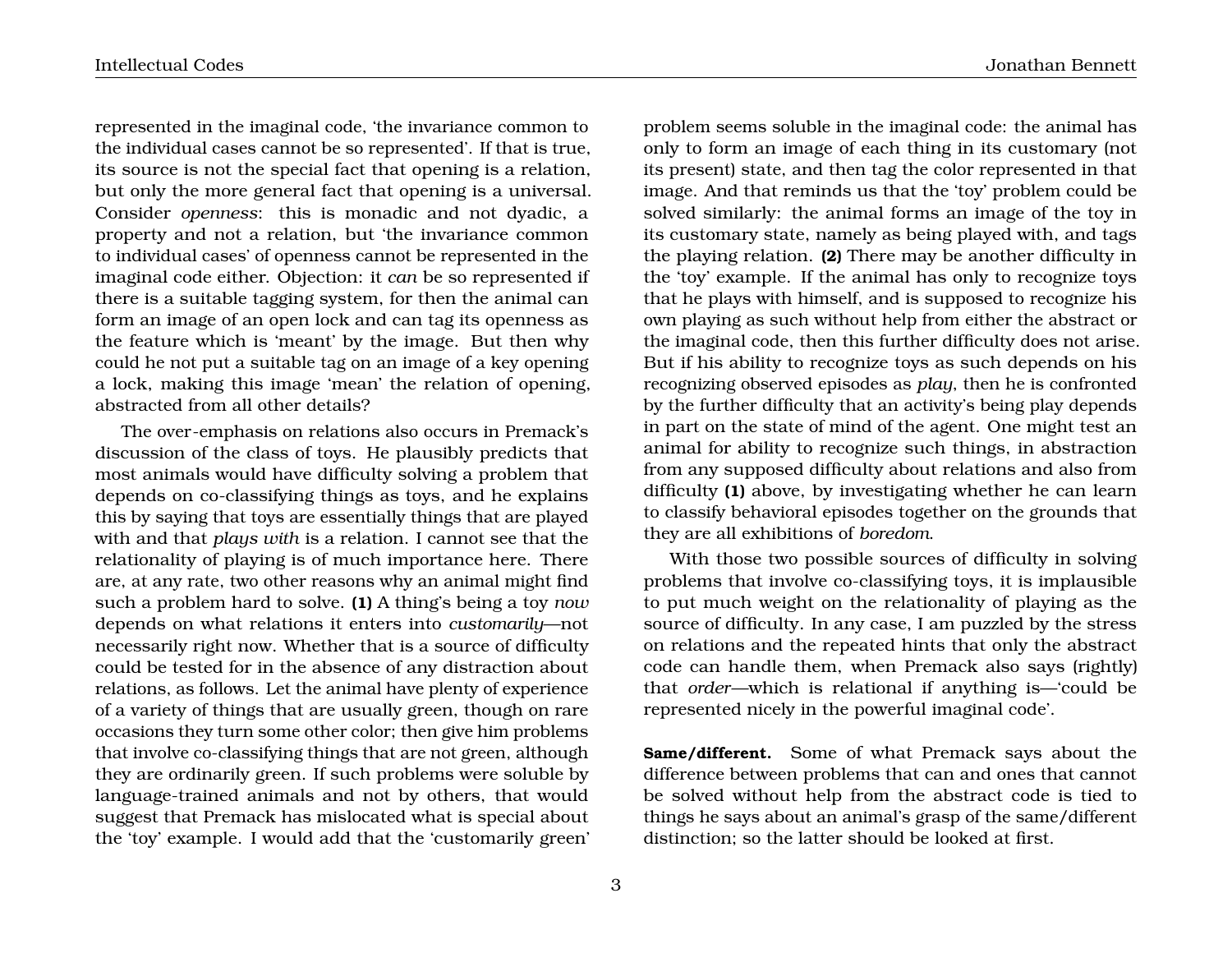An animal may be given a problem that requires a judgment about whether **(1)** two synchronously presented items are similar in appearance, or a problem requiring it to judge whether **(4)** a presented item is one that it has encountered before—I use '4' to stay with Premack's own numbering. Of these, **(1)** involves synchronic similarity, while **(4)** involves diachronic identity. (I am not using 'identity' as Premack does; his usage is bad because it conflicts drastically with how 'identity' is used by the competent experts in this area, namely the philosophers.)

Now, there are higher-level problems that could be erected on the basis of **(1)** and **(4)**. A problem might require an animal to judge (1\*) whether the similar/dissimilar relation between x and y is the same as or different from the similar/dissimilar relation between z and w, where x-y is one synchronously presented pair and z-w is another. The answer is yes if and only if: x is like y and z is like w, or x is unlike y and z is unlike w. And an animal might have to judge whether **(4\*)** one pair of successive presentations was the same as or different from another pair, with respect to whether they were re-presentations of the very same object. The answer is yes if the first pair were presentations of a single thing and so were the second pair, or if the first pair involved two distinct things and so did the second pair.

In a very confusing passage, Premack writes as though judgments about **(1)** synchronic similarity were harder for animals to make than judgments about **(4)** diachronic identity, and he offers a conjecture to explain this. But the evidence he produces does not support that at all. As Premack himself virtually says, a problem of type **(1)** may be just a routine match-to-sample problem, which lies within the scope of many animals and certainly does not require special training such as Sarah received. What does prove to be difficult and to require special training is **(1\*)** a higher-level problem requiring a judgment about sameness or difference of *sameness and difference relations*. But then the analogous problems **(4\*)** about sameness and difference of diachronic identity relations are presumably difficult too. I'll bet they have never been inquired into by workers with chimpanzees.

**The four questions.** The indication of a systematic difference between **(1)** and **(4)**, which really holds only between **(1\*)** and **(4)**, may not matter much, because a little later Premack seems to drop that idea. He puts questions that might be thought to involve same/different, in some sense, into four groups:

**(1)** Do x and y appear alike?

**(2)** Do x and y belong to the same class?

- **(3)** Do x and y instantiate the same relation as z and w?
- **(4)** Is x something you have encountered recently?

In saying that **(1)** and **(4)** can both be handled through the imaginal code, Premack is now separating **(1)** from **(1\*)** and backing off from the suggestion that there is anything specially intractable about synchronic similarity.

Let us attend now to the important claim that **(2)** and **(3)** could not be handled purely through an imaginal code. If anything in Premack's paper will tell us what the difference between the codes is, it should be this. Unfortunately, I still don't know what he means by 'belong to the same class'; but I have nothing to add to what I have already said about this, giving my reasons for doubting that **(2)** does pick out a kind of question that cannot, in principle, be answered with help from images. All that remains is **(3)**, a kind of question that Premack expresses in the form: Do the items instantiate the same relation?, which I think means Do these two items instantiate the same relation as those two items? This is one of the places where relations are implied to be peculiarly in need of the abstract code; but Premack brings out clearly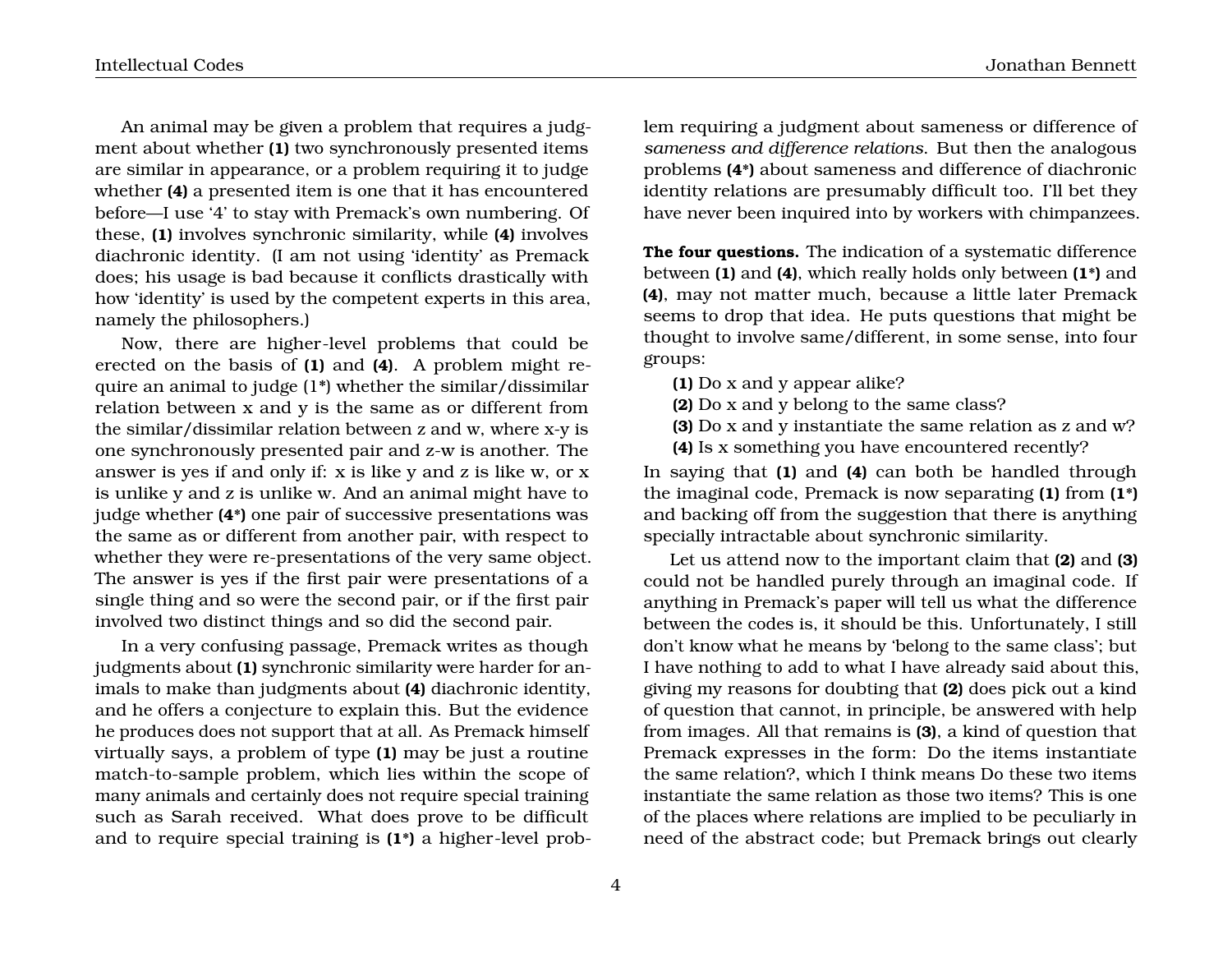that at issue here are not merely relation-involving judgments ('x is above y') but rather judgments *about relations* ('x is to y as z is to w'), and this prompts the question of whether there are equal difficulties in the solving of problems requiring judgments *about properties*. I have not been able to invent such problems in a form in which they could be put to chimpanzees; but until they are devised and put to the test, we cannot know whether the difficulty of judgments about relations is just one part of a larger difficulty over judgments about universals.

**Differences of level.** So far I have been conceding that there are special difficulties about problems requiring judgments about relations, such as that x relates to y as z does to w; my challenge has been only to the assumption that this is true for relations only and not for properties as well. I now question whether it is always true for relations.

Suppose an animal is given a routine match-to-sample test using the sample

(WR) is a white disc with red dots on it, with the animal having to choose among

(B) a uniformly blue disc,

(G) a uniformly green one, and

(YP) a yellow one with purple dots.

I would love to know whether this could be solved, without much help, by chimpanzees who had not undergone language training. My guess is that it could; and I think that anyone who was content with the 'abstract'/'imaginal' contrast in Premack's form of it would guess that this problem could be solved without recourse to the abstract code; for all that is needed is images of spotted things, 'tagged' with respect to their feature of being spotted. But distinguishing

spotted surfaces from uniform ones does involve making judgments about relations, which Premack says need the abstract code. In grouping the sample WR together with the disc YP, and not with either B or G, the animal is judging that **(1)** WR and YP are spotted whereas G and B are uniform, which is to judge that **(2)** in WR and YP there are dissimilarities between some parts of the surface and others whereas in G and B there is similarity between every part and every other. Thus, the animal is judging, 'In these two there is some dissimilarity; in each of these others there is only similarity.' According to Premack, this ought to require the abstract code.

Perhaps Premack would agree, and would judge that this sort of problem—classifying surfaces according to whether they are spotted or uniform—does require the abstract code; and perhaps it will further turn out that this is a kind of problem that can be solved by language-trained animals and not by others. If so, I'll bet I can devise other examples well within the reach of non-language-trained animals that can nevertheless be described as requiring judgments about relations.

This points to yet another need for a proper treatment of the given animal's quality space. We need to know about its quality space not only in order to make sound conjectures about what goes on in its imaginal code but also in order to decide what, if anything, cannot be handled in that code. For this particular animal, does that feature of that surface present itself as the low-level *spotted* or rather as the higher-level *having a surface some of which is unlike the rest*? This is presumably an empirical question. It and many others like it should be answered before we try to do much with any division between imaginal and abstract codes.